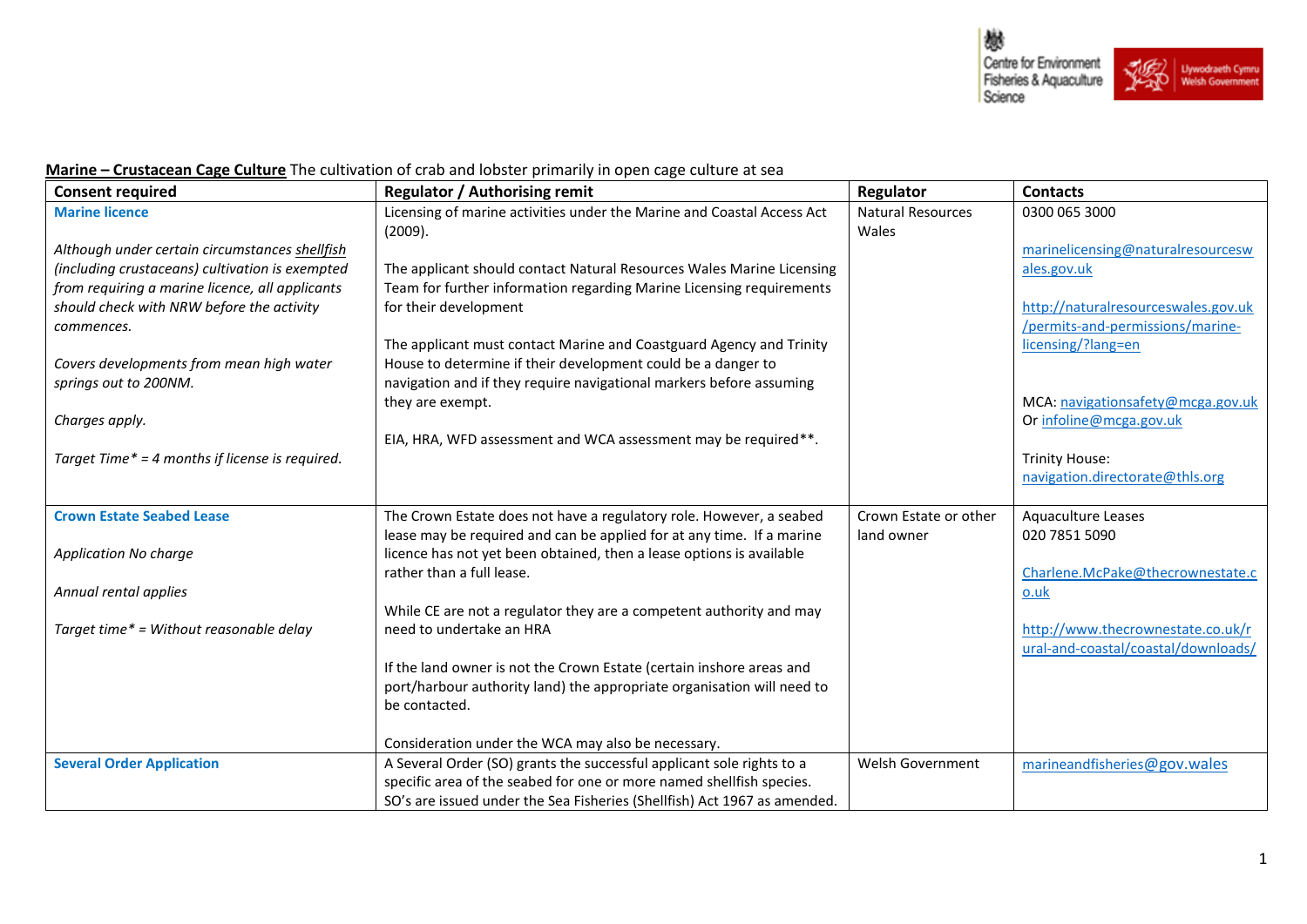戀 Centre for Environment<br>Fisheries & Aquaculture<br>Science



| These are not mandatory, but can give security of<br>tenure and some degree of stock protection in<br>law to successful applicants.<br>Extends out to 6 NM.<br>The process of consultation and issue can be<br>lengthy due to the fact that the Orders follow<br>Parliamentary process. | Welsh Gov. are the responsible body for issuing SOs, they are a<br>competent authority and may need to undertake an HRA<br>Consideration under the WCA may also be necessary.                                                                                                                                                                                                                |                                                         | 0300 025 2454<br>https://www.gov.uk/shellfisheries-<br>several-orders-and-regulating-orders<br>The FHI can also provide advice on<br>SRO's<br>fhi@cefas.co.uk |
|-----------------------------------------------------------------------------------------------------------------------------------------------------------------------------------------------------------------------------------------------------------------------------------------|----------------------------------------------------------------------------------------------------------------------------------------------------------------------------------------------------------------------------------------------------------------------------------------------------------------------------------------------------------------------------------------------|---------------------------------------------------------|---------------------------------------------------------------------------------------------------------------------------------------------------------------|
| <b>Authorisation to operate an Aquaculture</b><br><b>Production Business</b><br>(An authorisation in principle may be available<br>before the APB is up and running)<br>No charges<br>Target time $* = 90$ days including consultation                                                  | Authorisation of aquaculture production businesses (APBs) under the<br>Aquatic Animal Health (England & Wales) Regulations 2009, consult<br>NRW as part of process.<br>FHI are a competent authority under nature conservation directives,<br>HRA may be required.<br>N.B. Authorisation for APB, Import & Permitting of Alien species may all<br>be dealt with as one by FHI in many cases. | Fish Health<br>Inspectorate (FHI)                       | 01305 206700<br>fhi@cefas.co.uk<br>https://www.gov.uk/fish-and-<br>shellfish-farm-authorisation-and-<br>registration                                          |
| <b>Lobster Deposit Licence</b><br>(Only required if European lobsters are to be<br>stored with American lobsters and the facility is<br>within 1 mile of tidal waters.)<br>No charges<br>Target time $* = 15$ to 90 days<br><b>Authorisation to import livestock</b>                    | The Lobsters (Control of Deposit) Order 1981.<br>FHI are a competent authority under nature conservation directives,<br>licensing conditions of lobster deposition preclude need for HRA.<br>N.B. Authorisation for APB, Import & Permitting of Alien species may all<br>be dealt with as one by FHI in many cases.<br>Authorisation to import livestock for aquaculture from EU or third    | <b>Fish Health</b><br>Inspectorate (FHI)<br>Fish Health | 01305 206700<br>fhi@cefas.co.uk<br>https://www.gov.uk/government/pu<br>blications/application-to-deposit-<br>lobsters-form-fis9<br>01305 206700               |
| Required if shellfish are to be sourced from<br>anywhere outside England, Wales or Scotland.                                                                                                                                                                                            | countries under Aquatic animal health Directive 2006/88.                                                                                                                                                                                                                                                                                                                                     | Inspectorate (FHI)                                      | fhi@cefas.co.uk                                                                                                                                               |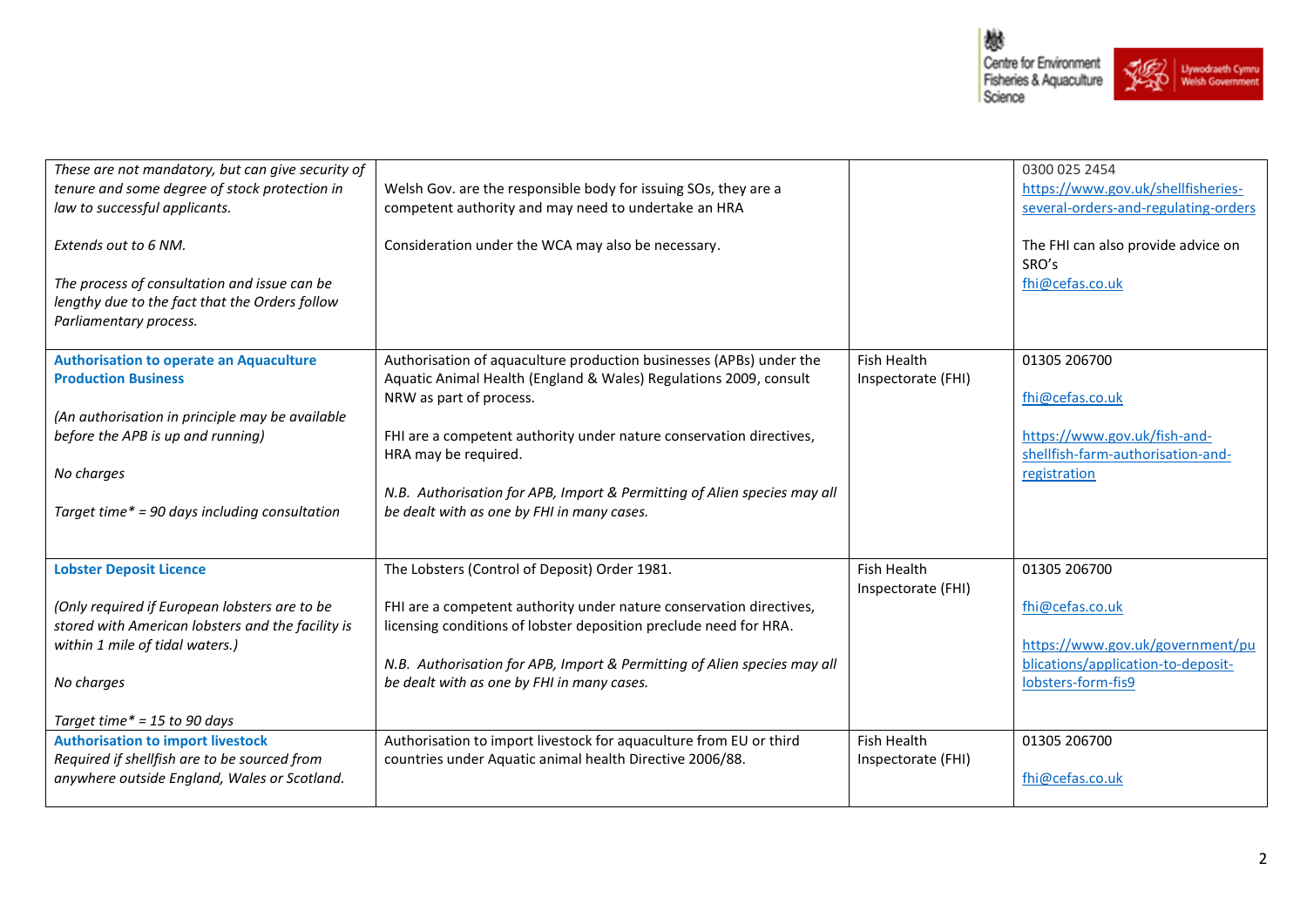

| No charges                                        | N.B. Authorisation for APB, Import & Permitting of Alien species may all<br>be dealt with as one by FHI in many cases.                                                                                                                        |                                     | https://www.gov.uk/import-or-<br>export-live-fish-and-shellfish |
|---------------------------------------------------|-----------------------------------------------------------------------------------------------------------------------------------------------------------------------------------------------------------------------------------------------|-------------------------------------|-----------------------------------------------------------------|
| Target time* = 15 to 90 days                      |                                                                                                                                                                                                                                               |                                     |                                                                 |
| Permitting farming of alien species.              | Permitting under the Alien and Locally Absent Species in Aquaculture<br>(England & Wales) Regulations 2011.                                                                                                                                   | Fish Health<br>Inspectorate (FHI)   | 01305 206700                                                    |
| No administration charges but potentially         |                                                                                                                                                                                                                                               |                                     | fhi@cefas.co.uk                                                 |
| significant charges to industry to carry out risk | N.B. Authorisation for APB, Import & Permitting of Alien species may all                                                                                                                                                                      |                                     |                                                                 |
| assessments.                                      | be dealt with as one by FHI in many cases.                                                                                                                                                                                                    |                                     | https://www.gov.uk/introduce-or-                                |
|                                                   |                                                                                                                                                                                                                                               |                                     | keep-non-native-fish-and-shellfish                              |
| Target time $* = 15$ to 90 days                   |                                                                                                                                                                                                                                               |                                     |                                                                 |
| <b>Disposal of mortalities</b>                    | Disposal of fish mortalities under Council Regulation EC 1069/2009 on<br>animal by-products. Fish which died from disease are defined as<br>Category II material, which must be disposed of in accordance with<br>Article 13 of EC 1069/2009. | Regulation via Local<br>authorities | http://wlga.wales/welsh-local-<br>authority-links               |
|                                                   |                                                                                                                                                                                                                                               | Fish Health                         | 01305 206700                                                    |
|                                                   | FHI control the disposal of mortalities where premises are subject to<br>control for the presence of a notifiable disease. Otherwise it is the remit<br>of local authorities.                                                                 | Inspectorate (FHI)                  | fhi@cefas.co.uk                                                 |

\*Target times are indicative and may take longer if there are complicated considerations

\*\* EIA = Environmental impact assessment, HRA = Habitats risk assessment, WFD = Water framework directive assessment, WCA = Wildlife and countryside act assessment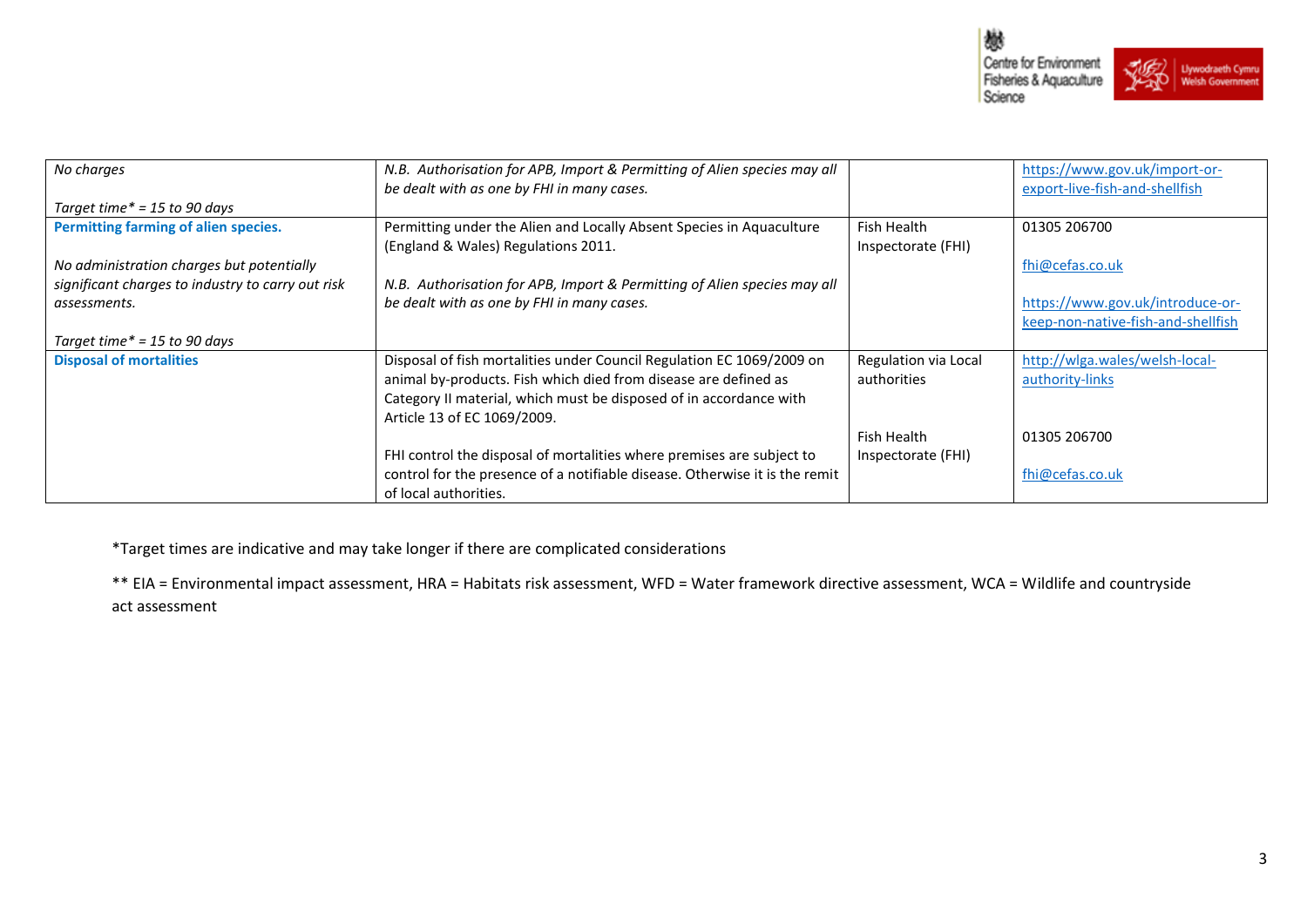

| Assessments that may be required as part of planning permission or other permissions. Please contact your Local Planning Authority and/or Natural |                                                                                                                                                                                                                                                                                                                                                                                                                        |                                                                                                                                         |                                                                                                                                                                                                        |
|---------------------------------------------------------------------------------------------------------------------------------------------------|------------------------------------------------------------------------------------------------------------------------------------------------------------------------------------------------------------------------------------------------------------------------------------------------------------------------------------------------------------------------------------------------------------------------|-----------------------------------------------------------------------------------------------------------------------------------------|--------------------------------------------------------------------------------------------------------------------------------------------------------------------------------------------------------|
| Resources Wales for confirmation of if you require such assessments.                                                                              |                                                                                                                                                                                                                                                                                                                                                                                                                        |                                                                                                                                         |                                                                                                                                                                                                        |
| <b>Assessment type</b>                                                                                                                            | Legislation                                                                                                                                                                                                                                                                                                                                                                                                            | Competent authority *                                                                                                                   | <b>Contact details</b>                                                                                                                                                                                 |
| Environmental Impact Assessment (EIA)                                                                                                             | The Marine Works (Environmental Impact Assessment) Regulations 2017<br>as amended requires applications for a marine license to be screened<br>against its Annex II to check if an EIA is required (mainly sections 1 (f) and<br>$(g)$ ).                                                                                                                                                                              | <b>Natural Resources Wales</b>                                                                                                          | 0300 065 3000<br>marinelicensing@naturalresourceswales.g<br>ov.uk                                                                                                                                      |
|                                                                                                                                                   |                                                                                                                                                                                                                                                                                                                                                                                                                        |                                                                                                                                         | http://naturalresourceswales.gov.uk/per<br>mits-and-permissions/marine-<br>licensing/environmental-impact-<br>assessment/?lang=en                                                                      |
| Habitats Risk Assessments (HRA)                                                                                                                   | Any application for works within or adjacent to a European or RAMSAR<br>site will be subject to the provisions of The Conservation of Habitats and<br>Species Regulations 2017. Competent authorities/regulatory bodies will<br>carry out a Habitats Regulations Assessment (HRA) where necessary.<br>The assessment process, if required, will involve data gathering, for which<br>the applicant may be responsible. | <b>Natural Resources Wales</b><br>(Key<br>competent/regulatory<br>authority, could be<br>numerous others as<br>detailed in table above) | 0300 065 3000<br>marinelicensing@naturalresourceswales.g<br>ov.uk<br>http://naturalresourceswales.gov.uk/per<br>mits-and-permissions/marine-<br>licensing/habitats-regulations-<br>assessment/?lang=en |
| Water Framework Directive (WFD)                                                                                                                   | NRW will carry out a WFD assessment where necessary as part of marine<br>licensing under the Water Framework Directive (2000/60/EC) and The<br>Water Environment (Water Framework Directive) (England and Wales)<br>Regulations 2003.                                                                                                                                                                                  | <b>Natural Resources Wales</b>                                                                                                          | http://naturalresourceswales.gov.uk/guid<br>ance-and-advice/environmental-<br>topics/water-management-and-<br>quality/water-quality/improving-water-<br>guality/?lang=en                               |
| Wildlife and Countryside Act (WCA)<br>1981 assessment for SSSI's                                                                                  | If your proposal will fall within a SSSI (coastal aquaculture may do) consult<br>Natural Resources Wales about the possible implications of the WCA<br>1981 on your development at an early stage of the application process.                                                                                                                                                                                          | <b>Natural Resources Wales</b><br>and land owners                                                                                       | http://naturalresourceswales.gov.uk/per<br>mits-and-permissions/protected-species-<br>licensing/uk-protected-species-<br>licensing/information-on-uk-protected-<br>species-licensing/?lang=en          |